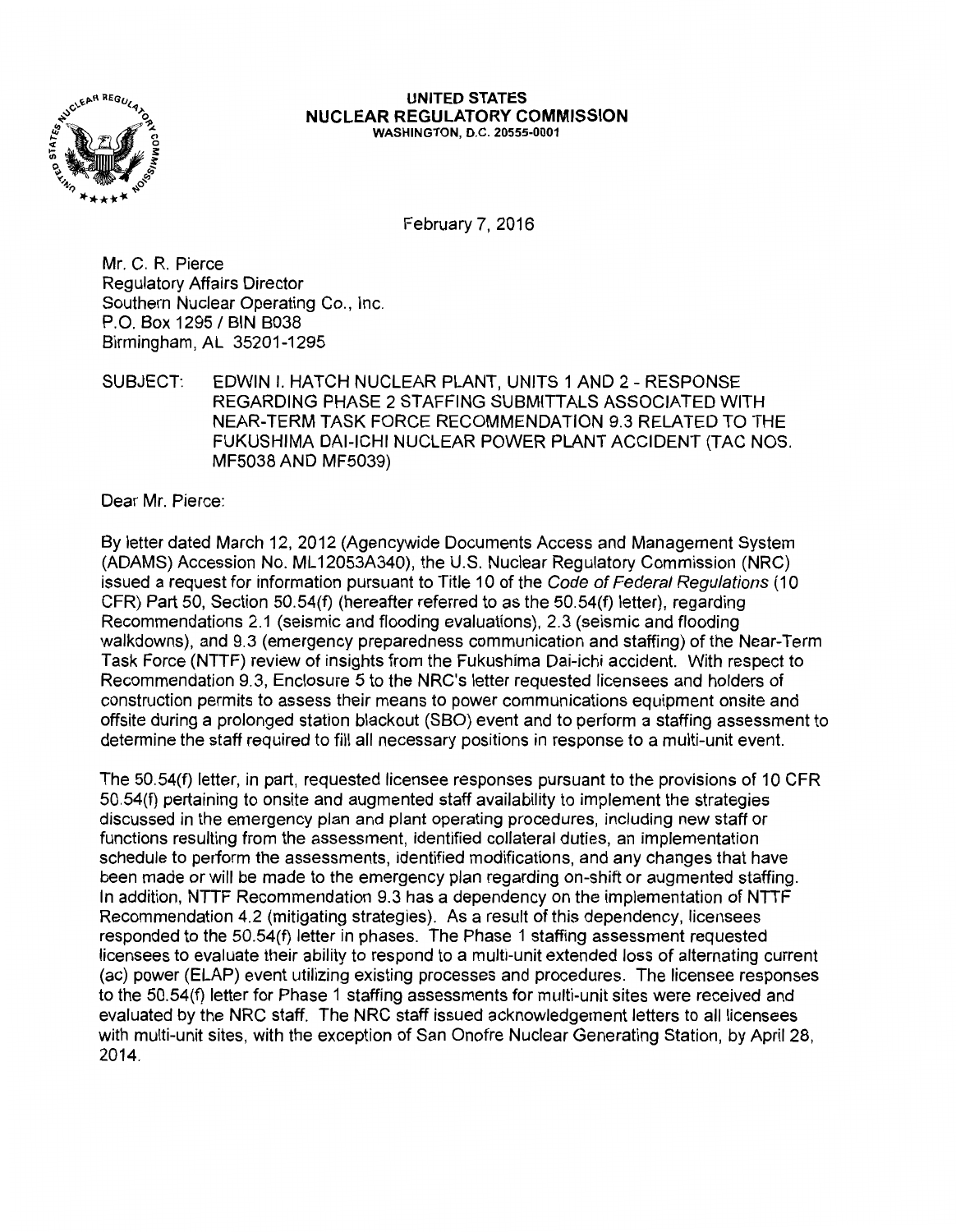## $C.$  Pierce  $-2 -$

Licensees were also requested to submit for NRC staff review a Phase 2 staffing assessment, which provides an assessment of the staffing necessary to perform the functions related to the strategies developed in response to NTTF Recommendation 4.2 and the resulting NRC Order EA-12-049, "Order Modifying Licenses with Regard to Requirements for Mitigation Strategies for Beyond-Design-Basis External Events [BDBEE]" (ADAMS Package Accession No. ML12054A736). Licensees were requested to provide their Phase 2 staffing assessments to the NRC no later than four months prior to the beginning of their second refueling outage (as used in the context of NRC Order EA-12-049). By letter dated October 9, 2014 (ADAMS Accession No. ML 14282A424), Southern Nuclear Operating Company, Inc. (the licensee) submitted its Phase 2 staffing assessment for Edwin I. Hatch Nuclear Power Plant, Units 1 and 2 to the NRC in response to the 50.54(f) letter.

The NRC staff reviewed your Phase 2 staffing assessment in accordance with the assumptions and guidelines of Sections 2.2, 2.3, and 3 of the Nuclear Energy Institute (NEI) guidance document NEI 12-01, "Guideline for Assessing Beyond Design Basis Accident Response Staffing and Communications Capabilities" (ADAMS Accession No. ML12125A412), which was endorsed by the NRC staff by letter dated May 15, 2012 (ADAMS Accession No. ML12131A043). The NRC staff noted that you assessed your current onsite minimum staffing levels to identify any enhancements needed to respond following a beyond-design-basis large- scale natural event, and to ensure that the strategies contained in the existing emergency plan and plant operating procedures, such as those used in response to a SBO, can be performed by the site staff. Your assessment assumed that a large-scale natural event causes: (1) an ELAP, (2) all units on the site to be affected, and (3) access to the site to be impeded for a minimum of six hours. You also assessed your capability to perform the site-specific functions related to the strategies developed in response to Order EA-12-049. You conducted independent reviews and concluded, based on your staffing assessment, that the existing on-shift minimum staff is sufficient to implement the loss of all ac power, multi-unit event response strategies, including those strategies developed to support the requirements of Order EA-12-049, while supporting performance of the required emergency planning duties without unacceptable collateral duties.

The NRC staff reviewed your Phase 2 staffing submittal and confirmed that your existing emergency response resources, as described in your emergency plan, are sufficient to perform the required plant actions and emergency plan functions, and implement the multi-unit event response strategies that were developed in response to Order EA-12-049 without the assignment of collateral duties that would impact the performance of assigned emergency plan functions.

As a result, the NRC staff concludes that your Phase 2 staffing submittal adequately addresses the response strategies needed to respond to a BDBEE using your procedures and guidelines. The NRC staff will verify the implementation of your staffing capabilities through the inspection program.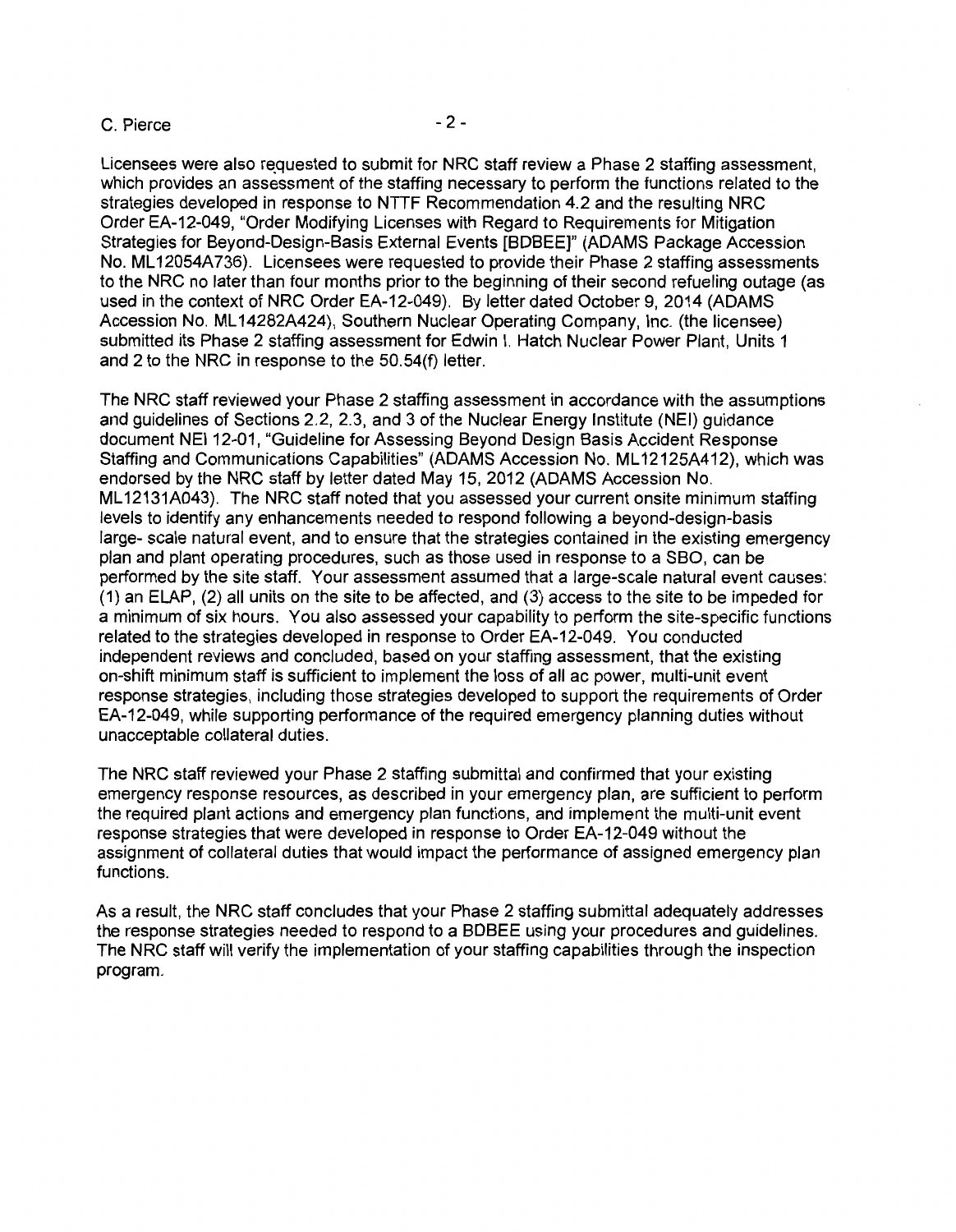$C.$  Pierce  $-3-$ 

If you have any questions regarding this letter, please contact Stephen Philpott at (301) 415- 2365 or via email at Stephen.Philpott@nrc.gov.

Sincerely,

 $y$ Ma $\mathcal{D}_{A_O}$ 

Gregory T. Bowman, Branch Chief Orders Management Branch Japan Lessons-Learned Division Office of Nuclear Reactor Regulation

Docket Nos. 50-321 and 50-366

 $\ddot{\phantom{a}}$ 

cc: Distribution via Listserv